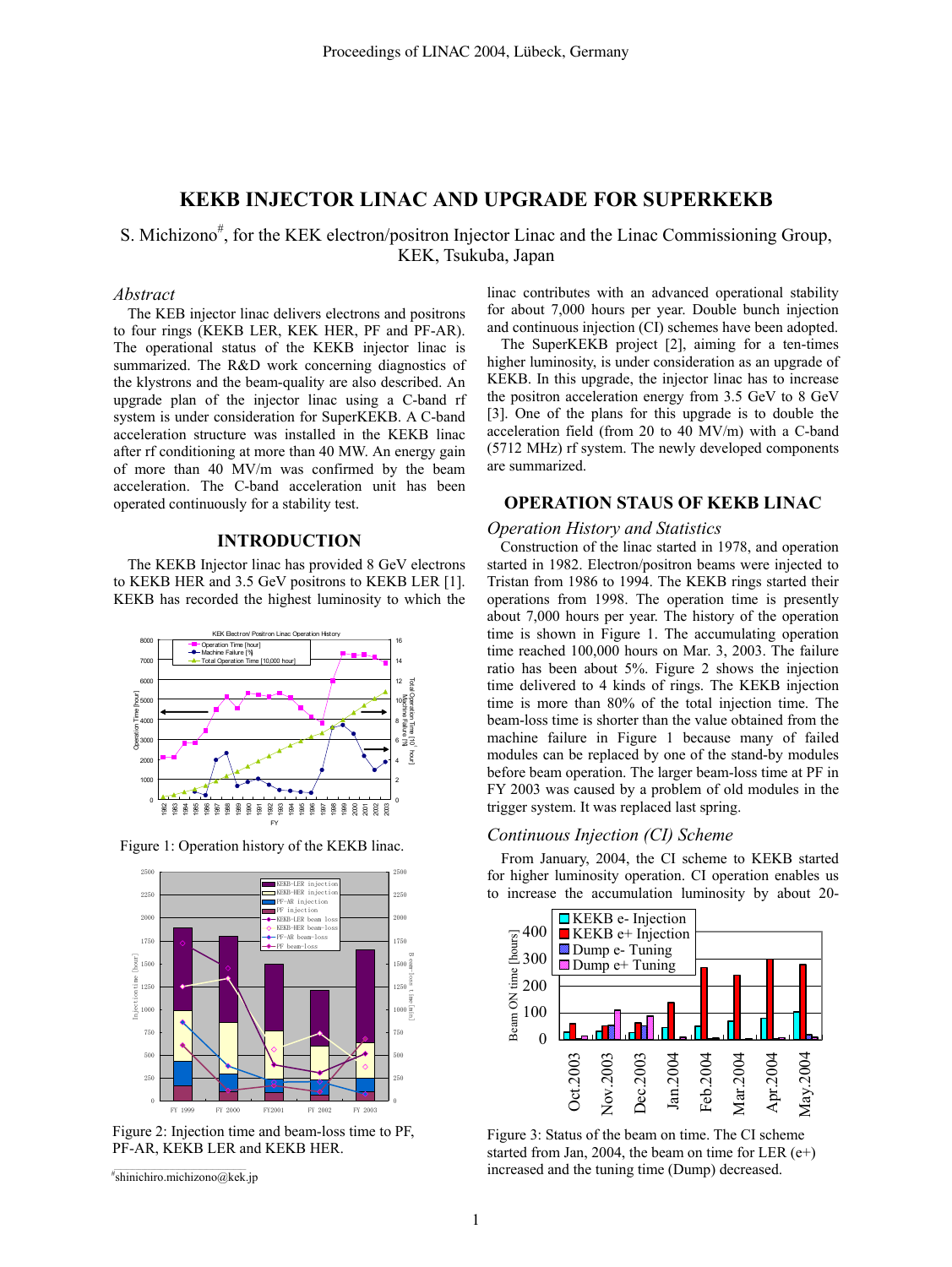30%, and it reaches about 1/fb/day. The positron and electron beams are switched about every 10 minutes. The injection rates at CI are 1.0 mA/s for electrons at 10 Hz and 0.5 mA/s for positrons at 10 Hz, respectively. Figure 3 shows the beam-injection time this year. Since the accumulated current is larger and the lifetime of the positrons in LER is shorter than that of HER, the beam on time is longer compared with that of electrons (HER). After CI started, it became difficult to have time for "tuning", including beam-optics correction and/or rf phase optimization. This tuning is now carried out on demand.

## *Dip Test of the Klystrons*

Figure 4 shows the operation time of the klystronassemblies. Many assemblies have been used for more than 40,000 hours. These were installed during the KEKB construction and failures caused by the emission decrease can become a serious problem in the near future.



Figure 4: Operation and replaced time of the klystron assemblies. The assemblies installed at the beginning of the KEKB were used for more than 40,000 hours.

In order to catch a slight indication of the emission decrease with a limited diagnostic time (less than 10 minutes), dip tests [4] have been applied to all of the klystrons periodically [5]. Figure 5 shows an example of a dip test. The heater of the klystron is cut for 60 seconds and the emission decrease is monitored. A gradual increase in the dips with operation time is observed, which corresponds to the emission decrease. Such a klystron is replaced during the shutdown time or maintenance time.

## *Strip Line-Type BPM with Eight Electrodes*

Non-destructive procedures are required to diagnose of the beam quality, especially at the CI scheme. The important parameters of the beam quality are the beam energy, beam position, energy spread and emittance. Feedback systems for the beam energy and the beam position are successfully operated at the KEK linac [6]. As for the beam emittance, wire-scanner measurements have been made during injection [7]. The energy spread had been measured using a screen monitor during the beam dump time for linac tuning.



Figure 5: Result of the dip test. This example shows the decrease in emission with time. Such a klystron is replaced prior to a serious emission decrease.



Figure 6: Photograph of the eight-electrodes BPM.

In order to measure the energy spread during injection, a stripline-type BPM with eight electrodes (Figure 6) is utilized [8,9]. This BPM has also been tested as the energy spread feedback for the electron beam and will be tested for the positron beam in this year.

## **UPGRADE FOR SUPER-KEKB**

#### *Upgrade Plan*

Figure 7 shows one of the upgrade plans of the KEKB injector for SuperKEKB. Positrons with 8 GeV energy and electron with 3.5 GeV energy are required in this plan. The positron energy is boosted by the C-band accelerator modules. Electron/positron injections are switched by the kicker before the target, and both beams go through independent beam lines. The emittance of the positron beam is reduced with a damping ring. Both of the 2 bunches are used for positron and electron beams.



Figure 7: Layout of the linac upgrade for SuperKEKB.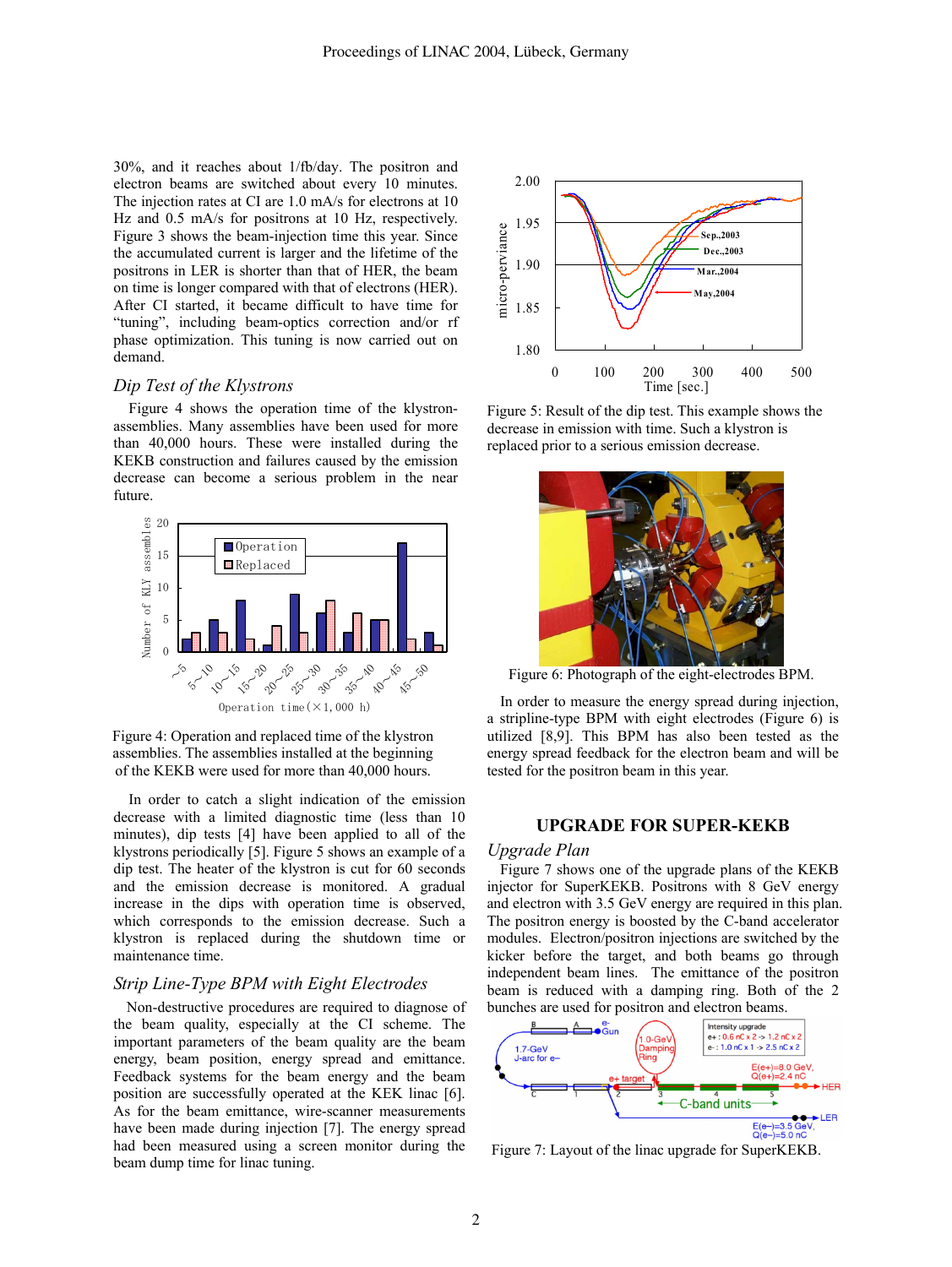In this plan, twice the number of modulators should be installed in the C-band units. Compact modulators with inverter power supplies are adopted. Figure 8 shows a schematic layout of the rf modules.



Figure 8: Schematic of the configuration of modulators and klystrons.

A C-band unit will consist of a compact modulator, a klystron, a waveguide window, a pulse compressor (SKIP) and two acceleration structures. In order to develop this upgrade, the C-band components are being examined. The layout of the rf system is shown in Figure 9.

#### *RF Source*

A driver klystron (100 kW) will drive eight high-power klystrons. The existing C-band 200 kW klystron for a weather observation station (Mitsubishi Electric Company) is being examined by retuning. The driver klystron (SB) can deliver more than 100 kW (at the applied voltage of 35 kV). The same modulator and highvoltage supply as that to the existing S-band system is used.

A high-power klystron (Toshiba E3726, 50 MW, 50 pps [10]) is used to examine the rf components and to test the beam acceleration. The existing pulse transformer (1:15) and oil tank are reused in this experiment. The operation conditions of a high-power klystron are compared with the existing S-band unit in Table 1.

|                          | S-band    | C-band |
|--------------------------|-----------|--------|
| RF output                | 41 MW     | 40 MW  |
| Typical charging voltage | 42 kV     | 41 kV  |
| Typical applied voltage  | 290 kV    | 325 kV |
| Pulse duration           | $4 \mu s$ | 2us    |

## *Inverter Power Supply*

An inverter power supply is a key device for a compact modulator. A photograph of the inverter power supply is shown in Figure 10. The maximum output voltage is 50 kV with a voltage regulation of  $\pm 0.1\%$ . Several problems, such as IGBT breakdowns, were found during operation. Improvements of the IGBT circuits and adoption of the durable IGBT have been applied and it runs in the klystron gallery.



Figure 10: Photograph of the inverter power supply. The size is  $449mm(H)x 480mm(W)x 630mm(D)$ .

## *Pulse Compressor (SKIP)*

A C-band pulse compressor (SKIP: SuperKEKB Injector Pulse Compressor) was designed and tested this summer. The specifications of the pulse compressor are summarized in Table 2. Since the Q value decrease at high frequency, the  $TE<sub>038</sub>$  mode (same mode to LIPS in CERN [11]) was chosen instead of the present  $TE_{015}$ mode at the C-band pulse compressor. The dimensions of



Figure 9: Rf system planned for the linac upgrade.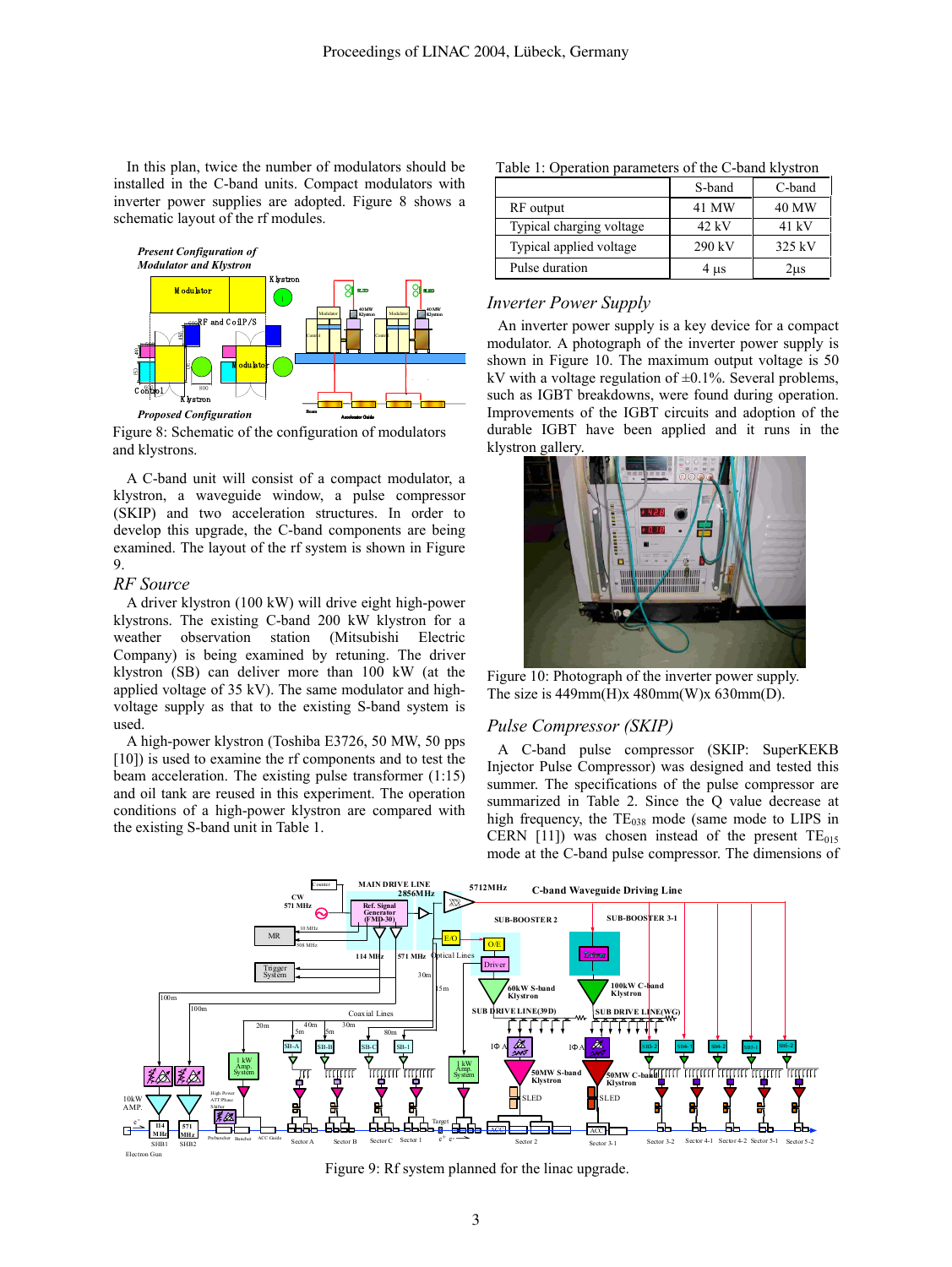

Figure 11: Photograph of SKIP.

the cavity become almost the same as that of the present KEKB-SLED.

Figure 11 shows a photograph of the SKIP. The maximum output power of 200 MW is obtained and the power magnification factor is 4.7 [12]. It will be installed in the klystron gallery for long-time operation with beam acceleration.



Figure 12: C-band acceleration structure.

## *Acceleration Structure*

The acceleration structure is designed based on the present S-band acceleration structure (Figure12). Highpower tests were carried out up to more than 43 MW at the test stand [13]. During the high-power test, an analysis of the breakdown location was carried out by rf signals and acoustic sensors. It revealed that the input coupler was one of the sources of the breakdown, probably due to the thin and sharp-edged coupler iris [13]. At the second model, the coupler structure has been redesigned. A high-power test of the second model is scheduled for this September.

### *RF Window*

An rf window is utilized in a waveguide system in order to isolate the vacuum and pass rf power. A mix-mode window [14] has been designed [15]. The calculated electric fields at the center and the edge of the ceramics are 20% and 50% less, respectively, compared with the present S-band window. The window has a sufficient band-width of more than 200 MHz (<VSWR 1.2). Figure 13 shows a photograph of the window.

In order to examine the rf window, a resonant ring has also been designed. The resonance condition of the ring is controlled by the operation frequency after adjusting the total length roughly by spacers. The window has been tested up to 300 MW [15]. The window after operation



Figure 13: Photograph of the mix-mode window.

showed no damage, and it was installed in the klystron test stand.

#### *Dummy Load*

A dummy load is designed based on the present dummy load at the S-band linac. A photograph of the Table 2: Comparison between KEKB-SLED and Cband SKIP

|                 | <b>KEKB-SLED</b> | C-band SKIP |  |
|-----------------|------------------|-------------|--|
| Frequency       | 2856 MHz         | 5712 MHz    |  |
| Resonance mode  | $TE_{015}$       | $TE_{038}$  |  |
| Length          | 33.59 cm         | 30.72 cm    |  |
| Cavity diameter | 20.51 cm         | 23.28 cm    |  |
| Qvalue $(Q_0)$  | 90,000           | 130,000     |  |
| Coupling        | 64               | 6.6         |  |

dummy load is shown in Figure 14 The load is used at the C-band acceleration structure, and as a load of the pulse compressor. It has been tested up to a 100 MW peak (at the test of SKIP) and a 2 kW average.



Figure 14: Photograph of the dummy load.



Figure 15: Photograph of the C-band unit installed in the klystron gallery.